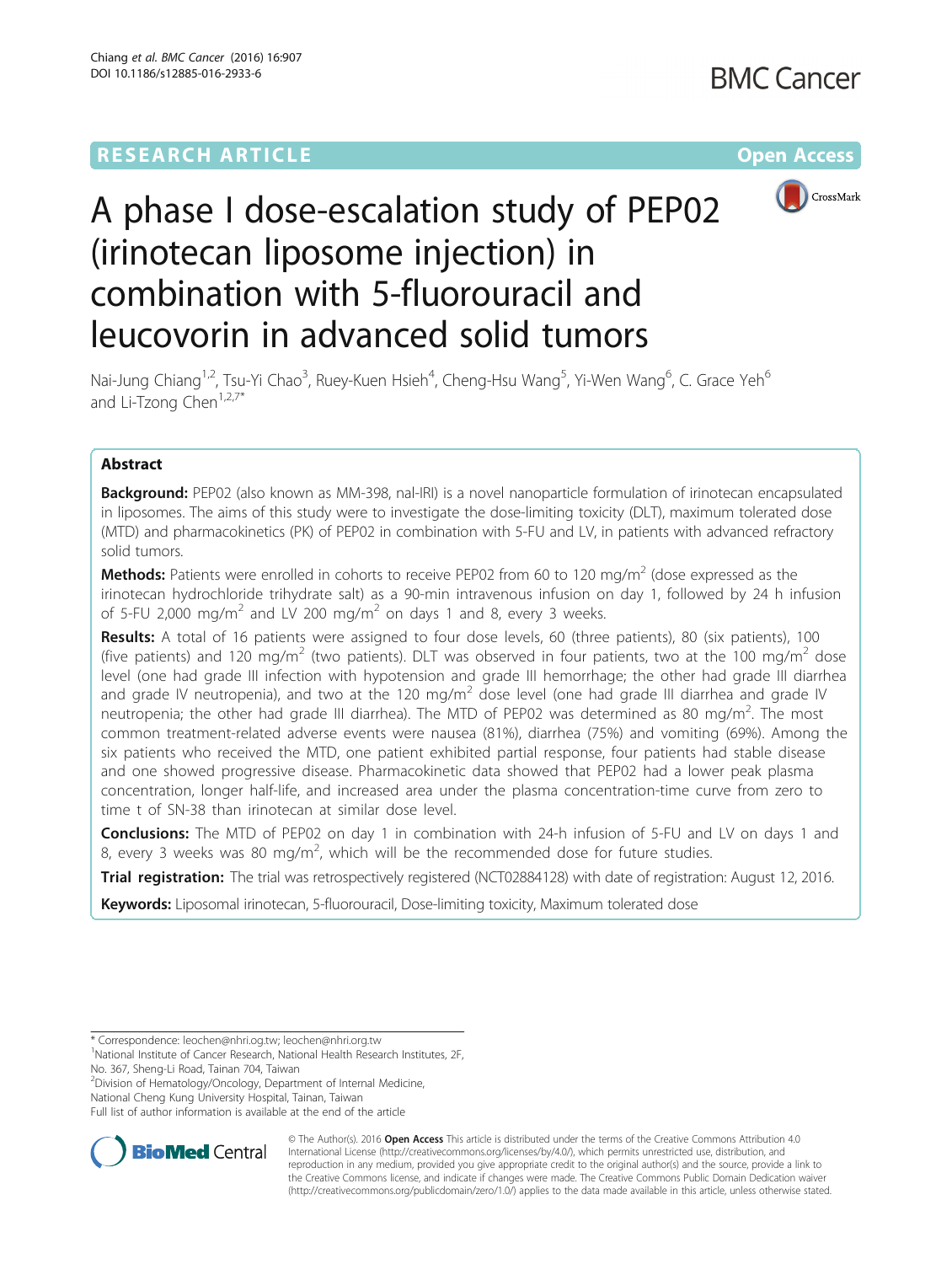## Background

PEP02 (also known as MM-398, nal-IRI) is an encapsulated nanoliposomal formulation of irinotecan hydrochloride (CPT-11) [\[1\]](#page-7-0). Irinotecan is a water-soluble semi-synthetic analogue of the natural alkaloid, camptothecin. It prevents DNA from unwinding and replication by inhibition of topoisomerase-I, and has already been approved for use worldwide. However, at higher dosage, irinotecan causes severe diarrhea and myelosuppression, which limits its therapeutic index. The therapeutic benefits of encapsulating anti-cancer drugs such as daunorubicin, doxorubicin and cytarabine in liposomes have been documented [\[2](#page-7-0)]. An appropriately designed liposome formulation may reduce the toxicity of cytotoxic agents to healthy tissues while maintaining its anti-tumor potency, which in turn improves treatment efficacy.

In our previous study, the maximum tolerated dose (MTD) of PEP02 monotherapy was found to be 120 mg/m<sup>2</sup> at 3-week interval with favorable pharmacokinetic (PK) parameters of the active metabolite, SN-38 [\[3](#page-7-0)]. The acceptable toxicity profile explains the beneficial effects of PEP02 in combination with other cytotoxic agents. Irinotecan in combination with 5 fluorouracil (5-FU) and leucovorin (LV) is the first-line or second-line therapy for locally advanced and metastatic colorectal cancer [[4\]](#page-7-0). A synergistic effect was observed upon the sequential administration of irinotecan and 5- FU [[5](#page-7-0), [6](#page-7-0)]. On the basis of these results, the combination of PEP02 with 5-FU and LV is considered a reasonable approach to enhance their therapeutic efficacy. This Phase I dose escalation study aimed to investigate the MTD, doselimiting toxicity (DLT) and recommended dose of PEP02 in combination with 5-FU and LV.

Irinotecan is converted by carboxylesterases to its potent metabolite, SN-38, which is detoxified in part by converting to inactive SN-38 glucuronide (SN-38G) through UDP-glucuronosyl transferase 1A isoforms (UGT1A) [[7\]](#page-7-0). The activity of UGT1A is related to gene polymorphism of UGT1A family members. Individuals with genetic mutations of UGT1A exhibit reduced glucuronidation of SN-38 and an elevated risk of neutropenia and diarrhea compared with patients with wild-type alleles [[8](#page-7-0)]. The correlation of *UGT1A* polymorphisms and toxicities is discussed.

## Methods

## Patient eligibility

This trial was a multi-center, open-label, Phase I, dose escalation study of PEP02 (PharmaEngine, Inc., Taipei, Taiwan) in combination with 5-FU and LV in patients with advanced solid tumors. The inclusion criteria were as follows: (1) histologically or cytologically confirmed advanced solid tumor refractory to standard systemic

chemotherapy; (2) aged between 20 and 70 years; (3) Eastern Cooperative Oncology Group performance score (ECOG PS) of 0 or 1; (4) life expectancy  $\geq 2$  months; (5) adequate bone marrow, hepatic and renal functions: white blood cells ≥ 3,000/mm<sup>3</sup>, absolute neutrophil count ≥ 1,500/mm<sup>3</sup>, platelets ≥ 100,000/mm<sup>3</sup>, hemoglobin ≥ 10 g/dL, serum total bilirubin within normal range, AST and  $ALT \leq 3 \times 10^{10}$  upper limit of normal range, serum creatinine  $\leq 1.5$  mg/dL and blood urea nitro $gen \leq 25$  mg/dL; (6) no prior treatment for at least 4 weeks before study initiation, including major surgery, chemotherapy, any investigational products or radiotherapy (6 weeks for nitrosoureas and mitomycin C); (7) recovered from all treatment-related toxicities or resolved to no greater than grade 1 before enrollment; and (8) written informed consent.

The exclusion criteria were as follows: (1) known or suspicious primary or secondary brain tumors; (2) HBsAg-positive or anti-HCV antibody-positive with splenomegaly (defined as spleen size > 11 cm measured in longest diameter by CT scan); (3) uncontrolled active infection or other concomitant serious disease; (4) pregnancy or breast-feeding; (5) previous exposure to irinotecan; (6) history of allergic reactions to compounds of similar chemical or biologic composition as PEP02, 5- FU, or LV. This trial was approved by the independent ethics committee of each participating institute and the Department of Health, Executive Yuan, Taiwan, and was performed in accordance with International Conference on Harmonization Good Clinical Practice guidelines and Good Clinical Laboratory Practice.

#### Treatment and dose escalation schedule

The study had a traditional  $3+3$  design with threepatient cohorts for each dose level. Dose escalation was only performed after the successful completion of at least 1 full 3-week cycle by each patient in the dosing cohort. If none of the first three patients experienced DLT, dose escalation was carried out for the next cohort of patients. If one of three patients developed DLT, the cohort was expanded to six patients. If two or more patients experienced any DLT, no more patients were to be entered at the current dose level and the lower dose level was to be declared the MTD. The MTD was the highest dose level with no more than 1 DLT among the accruals. A minimum of six patients were required to be tested at the dose level defined as the MTD. The starting dose of PEP02 was 60 mg/m<sup>2</sup> with dose expressing as the irinotecan hydrochloride trihydrate salt, which was escalated by increments of 20  $mg/m^2$  between dose levels. Each patient was assigned to a dose level, and no intra-patient dose escalation was allowed. 5-FU and LV were administered at a fixed dose of 2000 and 200 mg/m<sup>2</sup>, respectively. PEP02 was administered by intravenous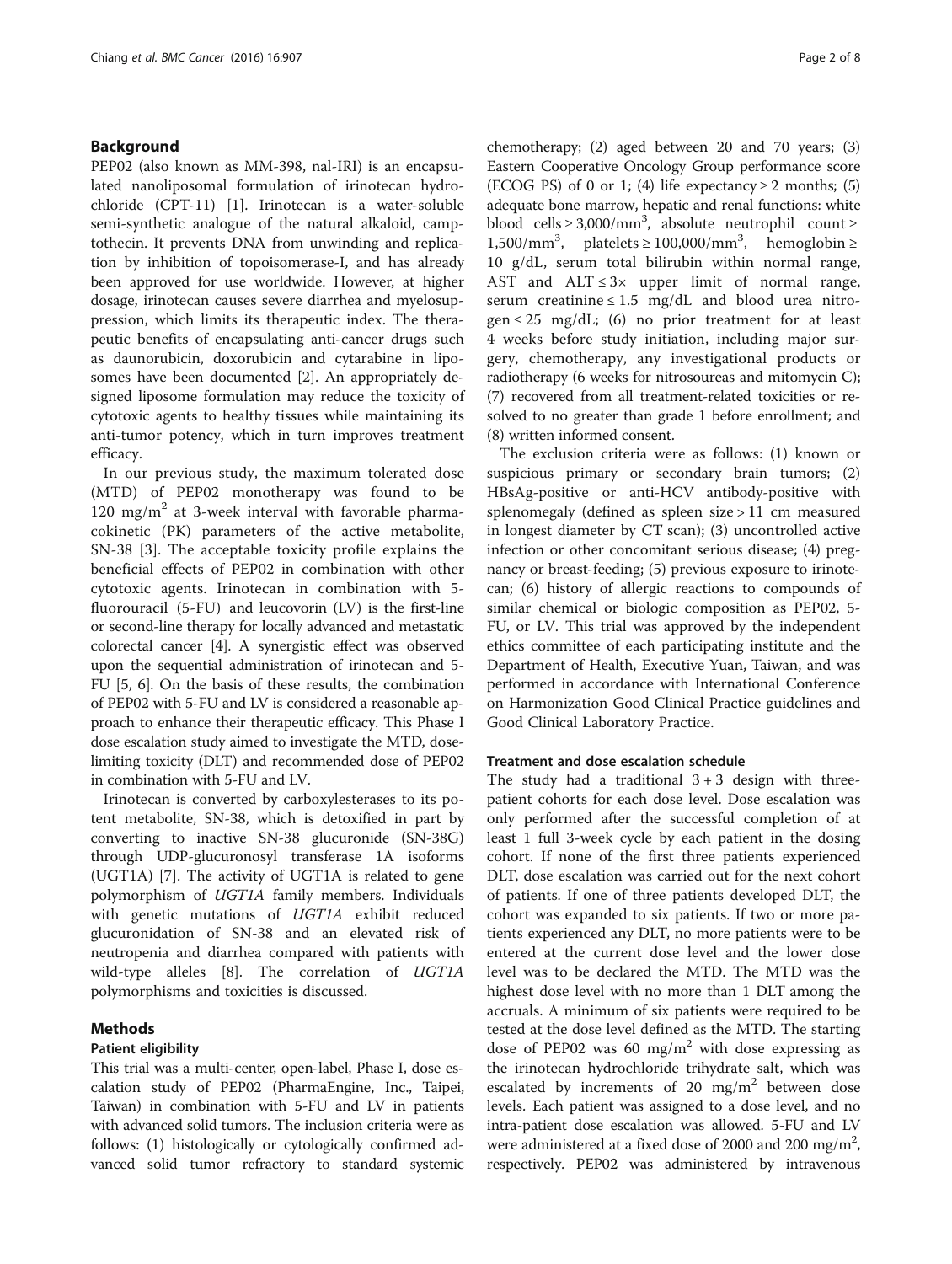infusion over 90 min on Day 1, followed by 24-h intravenous infusion of 5-FU and LV on days 1 and 8 every 3 weeks. Pre-medication included dexamethasone and a serotonin-antagonist. Prophylactic anti-cholinergic agent was not administered unless acute cholinergic reaction was observed in prior cycles of treatment. Anti-diarrhea agents were started according to the guideline of American Society of Clinical Oncology. Treatment was continued to a maximum of 6 cycles or until disease progression, unacceptable toxicity, treatment delay > 2 weeks, or patient's refusal or death.

Dose modification on day 1 of subsequent cycles was only applied to PEP02, while the dosage of 5-FU/LV remained unchanged. All dose modifications were to be based on the worst proceeding toxicity. For patients who experienced ≥ grade 3 hematologic or non-hematologic toxicities, the dose of PEP02 was reduced by one dose level. In addition, the dose of 5-FU on day 8 of each cycle could be adjusted according to the laboratory data before the dosing. If the absolute neutrophil count (ANC) is between 1,000 and 1,499/ $\mu$ L, platelet count is between 50,000 and 99,999/μL, or diarrhea of grade 2 severity is observed, the dose of 5-FU could be decreased by 25%. 5-FU was withheld when ANC < 999/μL, platelet count < 50,000/μL or grade 3 diarrhea was observed. The conditions for the administration of the next cycle of treatment were  $ANC \ge 1,500/\mu L$ , platelet counts ≥  $100,000/\mu L$ , serum creatinine  $\leq 1.5$  mg/dL, and full resolution of gastrointestinal toxicities.

#### Definition of dose-limiting toxicity (DLT)

Toxicities were assessed according to the National Cancer Institute's CTCAE version 3.0 (CTCAE, v3). DLT was defined as occurrence of 1 or more of the following events attributable to the study drugs during the first cycle: (1) grade III or IV non-hematological toxicity, except grade III nausea, vomiting, or anorexia; (2) grade IV hematologic toxicity lasting for  $\geq$ 3 days; (3) grade III hematologic toxicity associated with complications (e.g. neutropenic fever or bleeding); (4) dose delay of more than 2 weeks owing to drug-related toxicity. In addition, hematological assessment was performed daily whenever grade IV hematological toxicity occurred.

## Patient evaluation

Pretreatment evaluations included medical history, physical examination, performance status, complete blood count, hepatic and renal functions and serology of HBsAg and anti-HCV antibody. Patients were evaluated weekly with complete blood count and biochemistry analysis. Radiologic studies to assess response were performed at baseline and then every 2 cycles of therapy according to the guidelines of Responses Evaluation Criteria in Solid Tumors criteria version 1.0. All complete and partial

responses required confirmation by two consecutive observations at least 4 weeks apart.

#### Pharmacokinetic sampling and analyzing

During the first cycle of treatment, blood samples were collected before treatment, during the infusion at 30 and 60 min, at the end of infusion, at1, 3, 9, 24, 48, 72 and 168 h after the end of infusion, and before the second cycle. Plasma levels of irinotecan and SN-38 were measured by validated LC/MS/MS analytical methods. The peak plasma concentration  $(C_{\text{max}})$ , time at which  $C_{\text{max}}$ occurred (T<sub>max</sub>), elimination half-life (t<sub>1/2</sub>), area under the plasma concentration-time curve from zero to time t  $(AUC_{0\rightarrow t})$ , AUC through infinite time  $(AUC_{0\rightarrow\infty})$ , and clearance (CL) were calculated. Pharmacokinetic parameters of individual data set were analyzed by a noncompartmental model by using WinNonlin™ (Centara, St. Louis, MO).

#### Pharmacogenetic studies

Additional 5 mL blood sample was collected into a PAXgene vacutainer tube and DNA was extracted using a DNA purification kit. Fragment analysis was used for the detection of short tandem repeat polymorphism. The TaqMan-Allelic discrimination method or direct sequencing was used for the detection of single nucleotide polymorphisms, including UGT1A1\*28 and UGT1A1\*6.

#### Statistical analysis

The statistical analysis was descriptive and any inferential statistics was exploratory in nature. Summary statistics were provided for all efficacy, pharmacokinetic, pharmacogenetic, safety and baseline/demographic variables. For categorical variables, frequency tables including percentages were presented. For continuous variables, descriptive statistics such as number of available observations, mean with standard deviation (STD), minimum, and maximum were tabulated.

## Results

## Patient characteristics, dose escalation, DLT and MTD

Between March 2006 and August 2008, a total of 16 patients (seven men and nine women) were enrolled. The demographics and baseline characteristics of all patients are summarized in Table [1.](#page-3-0) The median age was 49 years (range: 30–67 years). The most common primary tumors were pancreatic, stomach, and breast carcinomas. Other tumor types included keratinizing squamous cell carcinoma, cervical cancer and nasopharyngeal carcinoma. A total of 66 cycles of treatment were initiated, with an average of 4.1 cycles per patient (range: 1–6 cycles). There were seven patients (43.8%) completed all 6 cycles of treatment.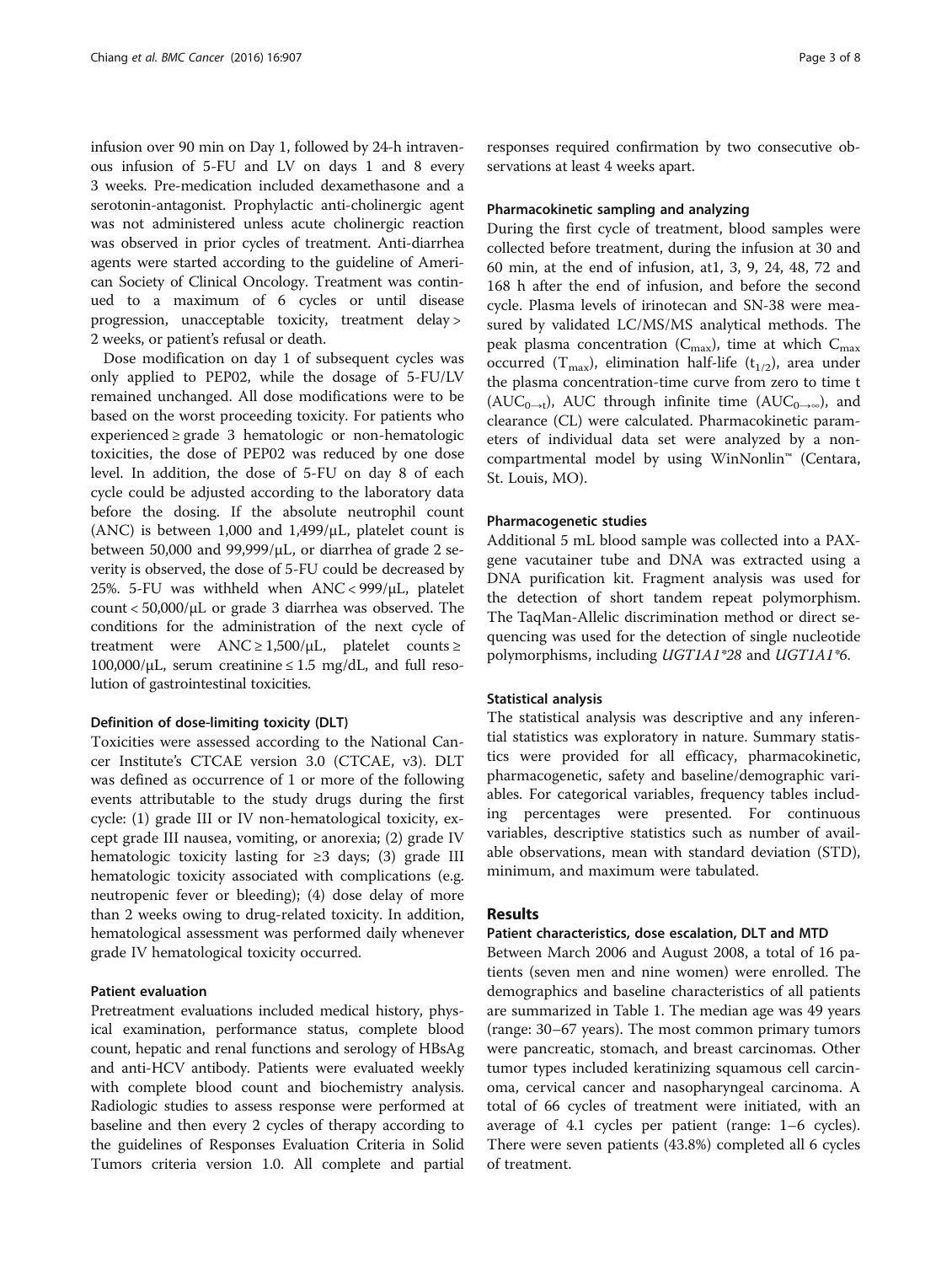<span id="page-3-0"></span>

| <b>Table 1</b> Patient characteristics |  |
|----------------------------------------|--|
|----------------------------------------|--|

| Characteristic          | Patients, n (%) |
|-------------------------|-----------------|
| Patients enrolled       | 16              |
| Age (yrs)               |                 |
| Median                  | 49              |
| Range                   | $30 - 67$       |
| Sex                     |                 |
| Male                    | 7(44)           |
| Female                  | 9(56)           |
| ECOG performance status |                 |
| 0                       | 3(19)           |
| 1                       | 13 (81)         |
| Tumor type              |                 |
| Breast cancer           | 4(25)           |
| Pancreatic cancer       | 5(31)           |
| gastric cancer          | 4(25)           |
| Other                   | 3(19)           |
| Previous treatment      |                 |
| Surgery                 | 14 (88)         |
| Radiotherapy            | 9(56)           |
| Chemotherapy            | 16 (100)        |

Abbreviation: ECOG Eastern Cooperative Oncology Group

The dose escalation schedule is outlined in Table 2. These patients were assigned to four dose levels, with three, six, five and two patients in dose level I, II, III, and IV, respectively. At first, none of the first three patients experienced DLT at dose level I, II, and III; therefore, the dose level was further escalated to 120 mg/m<sup>2</sup>. Because both of the initial two patients at 120 mg/m<sup>2</sup> level experienced DLT during the first cycle of treatment (one had grade III diarrhea and grade IV neutropenia; the other had grade III diarrhea), three additional patients were recruited at the prior dose level,  $100 \text{ mg/m}^2$ . However, both of the two newly accrued patients at  $100 \text{ mg/m}^2$  level experienced DLTs (one had grade III infection with hypotension and grade III hemorrhage; the other had grade III diarrhea and grade IV neutropenia), resulting in 2 episodes of DLT among the five patients at this dose level. Therefore, the tested dose level was further de-escalated to 80 mg/m<sup>2</sup>. Since none of the patients experienced any DLT, 80 mg/m<sup>2</sup> of PEP02 by

Table 2 Dose escalation scheme

|              | Dose Level PEP02 $(mq/m^2)$ No. patients |         | No. patients with DLT |
|--------------|------------------------------------------|---------|-----------------------|
|              | 60                                       |         |                       |
| $\mathbb{I}$ | 80                                       | $3 + 3$ | $0 + 0$               |
| $\mathbb{I}$ | 100                                      | $3 + 2$ | $0 + 2$               |
| <b>IV</b>    | 120                                      |         |                       |

Abbreviation: DLT dose-limiting toxicity

90-min intravenous infusion was determined as the MTD in combination with weekly infusion of 5-FU/LV on days 1 and 8 of a 21-day cycle.

## **Toxicity**

All 16 patients were assessed for toxicity. Table [3](#page-4-0) summarizes the therapy-induced toxicity during treatment. There were three (18.4%) patients had grade III or above adverse events (AEs), and 13 and 0.2% of AEs led to dosing delay/reduction and permanent discontinuation of treatment, respectively. No treatment-related death was reported in the study.

The most common treatment-related AEs included nausea (81.3% in incidence), followed by diarrhea (75.0%), vomiting (68.8%), fatigue (43.8%), mucositis (mucosa inflammation, 43.8%), leucopenia (37.5%), neutropenia (37.5%), weight loss (37.5%), anemia (31.3%), and alopecia (31.3%). Acute cholinergic reaction was rarely observed. Compared with the entire safety population, patients who received 80 mg/m<sup>2</sup>, the MTD dose of PEP02 experienced less treatment-related AEs (51.1% versus 57.6%), as well as grade III or above AEs (10.6% versus 18.4%).

## Pharmacokinetics and exploratory pharmacogenetic studies

The PK of PEP02 is shown in Table [4,](#page-4-0) Fig. [1a](#page-5-0) and [b](#page-5-0). CPT-11 and SN-38 were characterized for PEP02 single dose PK at dose levels of 60, 80, 100, and 120 mg/m<sup>2</sup> by 90-min intravenous infusion. Changes in the plasma concentration of CPT-11 showed almost the same pattern at all levels. All concentration curves of plasma CPT-11 peaked quickly and reached the maximum around 1 h after the end of PEP02 infusion and gradually dropped in a mono-exponential pattern until the last sampling point, which was similar to that observed for PEP02 monotherapy in a previous study [\[3](#page-7-0)]. At the MTD of PEP02, the Cmax of SN-38 was lower (7.98  $\pm$  4.39 ng/ml) than that of the conventional formulation of irinotecan at 125 mg/m<sup>2</sup> (26.3 ± 11.9 ng/ml), whereas the AUC of SN-38 was higher than that of irinotecan  $(AUC0 \rightarrow t: 343.36 \pm 133.24 \text{ ng/ml}^*h \text{ vs.}$  $229 \pm 108$  ng/mL\*h). The  $t_{1/2}$  of SN-38 at the MTD of PEP02 was  $57.54 \pm 17.81$  h, which was relatively longer than that of the conventional formulation  $(10.4 \pm 3.1 \text{ h})$ . No statistically significant difference was observed in the mean values of all pharmacokinetic parameters of SN-38 among the 4 dose levels.

The majority of subjects showed wild type alleles for UGT1A1\*28 (TA6TA6: 88%) and UGT1A1\*6 (GG: 69%). No subject harbored homozygous mutation in UGT1A1\*28 or UGT1A1\*6 allele. Two and five patients had heterozygous *UGT1A1*\*28 and *UGT1A1*\*6, respectively. Of which, one patient with heterozygous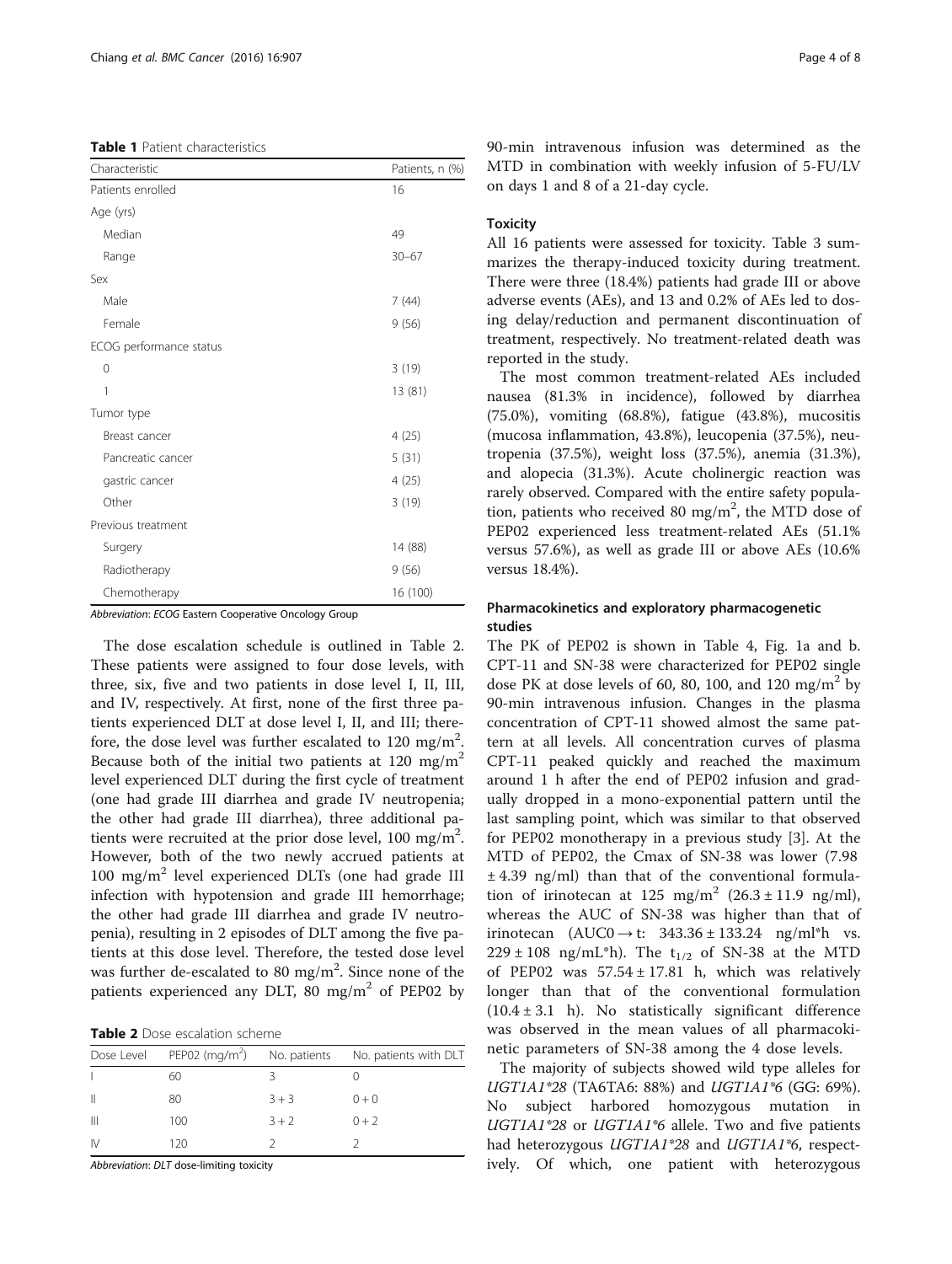|                    | Total $(N = 16)$ | 60 mg/m $^2$<br>$80 \text{ mg/m}^2$<br>$N = 3$<br>$N = 6$<br>Grade 3-4 |              | 100 mg/m <sup>2</sup><br>$N = 5$ | 120 mg/m $^2$<br>$N = 2$ |  |
|--------------------|------------------|------------------------------------------------------------------------|--------------|----------------------------------|--------------------------|--|
| AE                 | All grade        |                                                                        |              |                                  |                          |  |
| Anemia             | 7 (43.8%)        | 0                                                                      | $\Omega$     | 2(40%)                           | 0                        |  |
| Leukopenia         | 6 (37.5%)        | 0                                                                      | 0            | 2(40%)                           | 1(50%)                   |  |
| Neutropenia        | 6 (37.5%)        | $1(33.3\%)$                                                            | 1(16.7%)     | 2(40%)                           | 1(50%)                   |  |
| Abdominal pain     | 7 (43.8%)        | 0                                                                      | $\mathbf{0}$ | 1(20%)                           | 1(50%)                   |  |
| Diarrhea           | 12 (75.0%)       | $\Omega$                                                               | 1(16.7%)     | 2(40%)                           | 2 (100%)                 |  |
| Nausea             | 13 (81.3%)       | 0                                                                      | 1(16.7%)     | 0                                | 0                        |  |
| Vomiting           | 12 (75.0%)       | 0                                                                      | 1(16.7%)     | 0                                | 0                        |  |
| Fatigue            | 8 (50.0%)        | 0                                                                      | 0            | 1(20%)                           | 0                        |  |
| Infection          | 6 (37.5%)        | 0                                                                      | 0            | 2(40%)                           | 1(50%)                   |  |
| Anorexia           | 4 (25.0%)        | 0                                                                      | $\mathbf 0$  | 1(20%)                           | 0                        |  |
| Hypoalbuminemia    | 4 (25.0%)        | $\mathbf 0$                                                            | 1(16.7%)     | 0                                | 0                        |  |
| Hypokalemia        | 8 (50.0%)        | $1(33.3\%)$                                                            | 2 (33.3%)    | 2(40%)                           | 1(50%)                   |  |
| Hyponatremia       | 4 (25.0%)        | 0                                                                      | $\mathbf 0$  | 1(20%)                           | $1(50\%)$                |  |
| Cough<br>5 (31.3%) |                  | $1(33.3\%)$                                                            | 0            | 0                                | 0                        |  |

<span id="page-4-0"></span>Table 3 Treatment-emergent AEs with maximum CTC grade by dose level (incidence ≥ 20%)

Abbreviation: AE adverse event

UGT1A1\*28 and UGT1A1\*6 experienced grade IV neutropenia and grade III diarrhea, and had the largest dose-normalized AUC of SN-38. Four out of the 5 subjects with heterozygous UGT1A1\*6 possessed relatively higher dose-normalized AUC of SN-38 comparing to other subjects; of which 3 patients experienced grade III toxicities.

## Antitumor activity

One patient at dose level III, who suffered from DLT did not complete at least one post-treatment tumor assessment. Among the 15 efficacy evaluable patients, two (13.3%) had confirmed partial response (PR) and nine (60%) had stable disease (SD), leading to the overall disease control rate (DCR) of 73.3%. At the MTD of 80 mg/m<sup>2</sup>, 1 PR and 4 SD were observed among six patients. The tumor response rate and the disease control rate were 16.7 and 83.3%, respectively. PR was observed in one gastric cancer patient (at the 80 mg/ $m<sup>2</sup>$  dose level) and one breast cancer patient (at the 100 mg/m<sup>2</sup> dose level).

## **Discussion**

The current study evaluated the safety profile and preliminary efficacy of PEP02 in combination with 5-FU

Table 4 Pharmacokinetic parameters of PEP02 at each dose level

|              | Dose of PFP02<br>(mq/m <sup>2</sup> ) | $C_{max}$<br><b>CPT-11</b><br>$(\mu q/mL)$<br>SN-38<br>(nq/mL) | $T_{max}$<br>(hr) | $AUC_{0\rightarrow 169.5}$<br><b>CPT-11</b><br>$(hr-\mu q/mL)$<br><b>SN-38</b><br>(hr-ng/mL) | $AUC_{0\rightarrow\infty}$<br>$CPT-11$<br>$(hr-\mu q/mL)$<br>$SN-38$<br>$(hr-nq/mL)$ | $V_{ss}$<br>(L/m <sup>2</sup> ) | $\subset$<br>(mL/hr/m <sup>2</sup> ) | $t_{1/2}$<br>(hr) |
|--------------|---------------------------------------|----------------------------------------------------------------|-------------------|----------------------------------------------------------------------------------------------|--------------------------------------------------------------------------------------|---------------------------------|--------------------------------------|-------------------|
| Total CPT-11 | 60. $N = 3$                           | $28.9 \pm 15.8$                                                | $2.4 \pm 0.7$     | $1047 \pm 1210$                                                                              | $1047 \pm 1210$                                                                      | $2.80 \pm 1.59$                 | $136 \pm 116$                        | $21.1 \pm 11.7$   |
|              | $80, N = 6$                           | $29.2 \pm 5.2$                                                 | $2.1 \pm 0.7$     | $1096 \pm 834$                                                                               | $1151 \pm 880$                                                                       | $3.39 \pm 0.74$                 | $124 \pm 106$                        | $33.3 \pm 15.1$   |
|              | 100. $N = 5$                          | $44.1 \pm 7.7$                                                 | $4.0 \pm 3.8$     | $2237 \pm 1090$                                                                              | $2289 \pm 1119$                                                                      | $2.86 \pm 0.75$                 | $58 \pm 37$                          | $43.17 \pm 4.8$   |
|              | 120. $N = 2$                          | $47.9 \pm 16.2$                                                | $2.3 \pm 0.9$     | $1254 \pm 553$                                                                               | $1254 \pm 553$                                                                       | $3.95 \pm 0.83$                 | $106 \pm 47$                         | $54.4 \pm 17.4$   |
| <b>SN-38</b> | 60, $N = 3$                           | $7.02 \pm 5.64$                                                | $13.1 \pm 11.7$   | $364 \pm 222$                                                                                | $1370 \pm 1122$                                                                      | <b>NA</b>                       | <b>NA</b>                            | $183.8 \pm 172.3$ |
|              | $80. N = 6$                           | $7.98 \pm 4.39$                                                | $13.3 \pm 18.3$   | $343 \pm 133$                                                                                | $505 \pm 165$                                                                        | <b>NA</b>                       | <b>NA</b>                            | $57.5 \pm 17.8$   |
|              | 100. $N = 5$                          | $7.39 \pm 1.68$                                                | $12.2 \pm 12.3$   | $539 \pm 368$                                                                                | $840 \pm 433$                                                                        | <b>NA</b>                       | <b>NA</b>                            | $73.4 \pm 18.3$   |
|              | 120. $N = 2$                          | $7.26 \pm 3.90$                                                | $37.8 \pm 17.2$   | $353 \pm 164$                                                                                | 305                                                                                  | <b>NA</b>                       | <b>NA</b>                            | 30.8              |
|              | <b>Irinotecan<sup>a</sup></b>         | $26.3 \pm 11.9$                                                | <b>NA</b>         | $229 \pm 108$                                                                                | <b>NA</b>                                                                            | <b>NA</b>                       | <b>NA</b>                            | $10.4 \pm 3.1$    |

Mean ± STD; C<sub>max</sub>, peak concentration in plasma; T<sub>max</sub> time to achieve peak plasma concentration; AUC<sub>0→169.5</sub> and AUC<sub>0→∞</sub>, area under the plasma concentration-time curve from time zero to 169.5 h and infinity, respectively; V<sub>ss</sub> volume of distribution at steady state; t<sub>1/2</sub>, plasma terminal elimination half-life; Cl, total clearance of drug from plasma; NA, not available

<sup>a</sup>lrinotecan 125 mg/m<sup>2</sup>, package inset of Campto<sup>®</sup>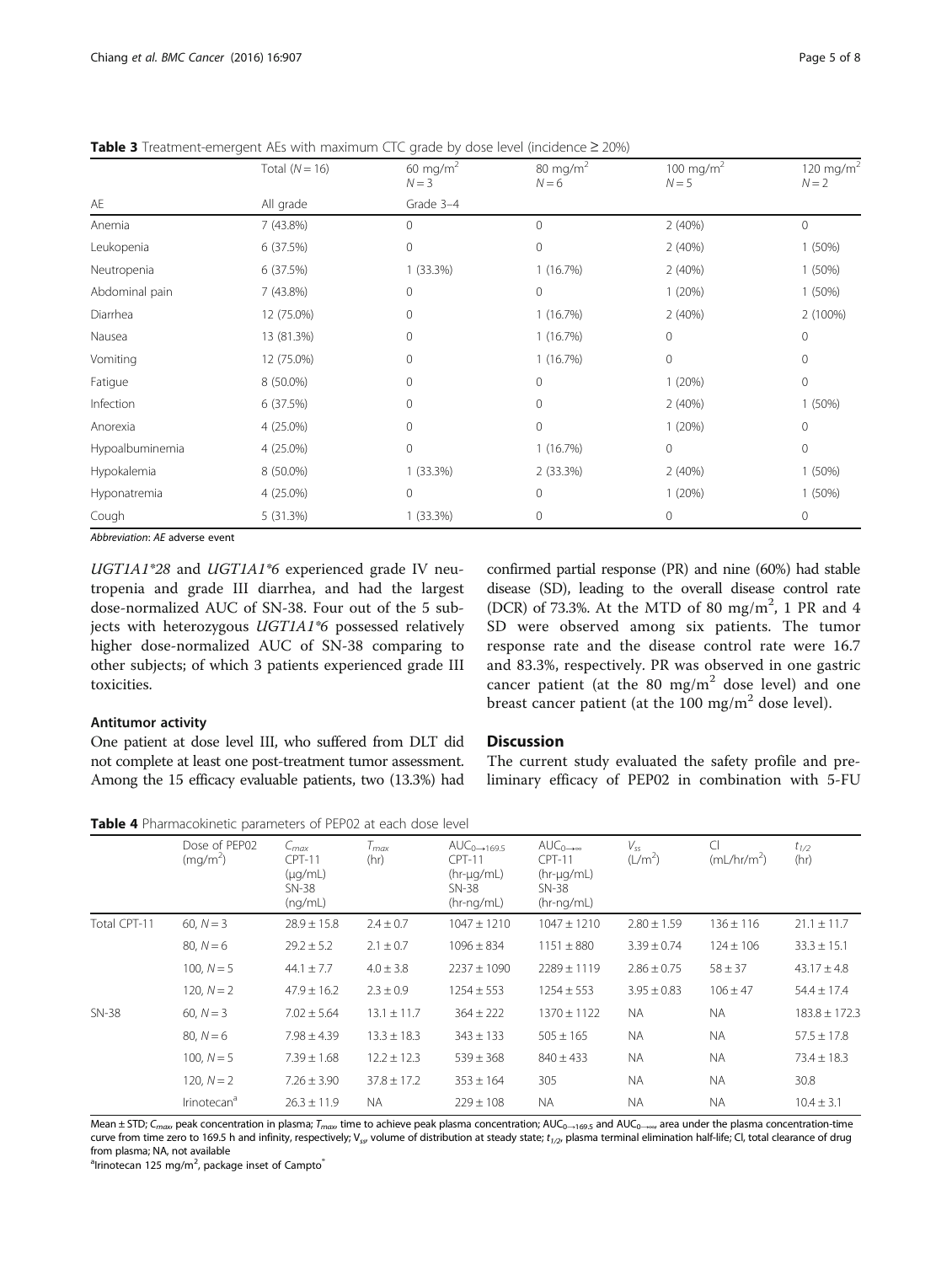<span id="page-5-0"></span>

and LV, in patients with refractory advanced malignancy. Gastrointestinal toxicities and myelosuppression were the major DLTs, which were comparable to those of free irinotecan and PEP02 monotherapy [\[3](#page-7-0), [9\]](#page-7-0). The MTD  $(80 \text{ mg/m}^2)$  of PEP02, in combination with infusion of 5-FU and LV on days 1 and 8 of every-3-week schedule is recommended for the future studies. In a previous study, the MTD of PEP02 monotherapy with a 3-week interval was 120 mg/m<sup>2</sup> [\[3](#page-7-0)]. The favorable toxicity profiles of PEP02 made it a better agent to combine with other cytotoxic agents. 5-FU/LV in combination with irinotecan was the first line treatment of colorectal cancer, which explains our interest in the evaluation of PEP02 in combination with 5-FU/LV. The dose of weekly 5-FU in this study was fixed as 2000  $\text{mg/m}^2$ , which mimicked the AIO regimen commonly used in Europe and Asia

[[10, 11\]](#page-7-0). The percentage of grade III or above AEs or all treatment-related AEs in the MTD group was lower than that in the overall safety population. For hematologic laboratory parameters, nadir was observed between days 13 and 16 after PEP02 administration; however blood biochemistry was mostly unaffected. These tolerable and manageable hematological and nonhematological toxicities indicated that this combination therapy is feasible for further application.

PEP02 affected the PK characteristics of irinotecan. Compared to the data of  $125 \text{ mg/m}^2$  free-form irinotecan, 80 mg/m<sup>2</sup> of PEP02 showed lower Cmax  $(8.0 \pm 1)$ 4.4 ng/mL vs.  $26.3 \pm 11.9$  ng/mL), longer terminal t1/2  $(57.5 \pm 17.8 \text{ h vs. } 10.4 \pm 3.1 \text{ h})$  and higher AUC  $(343 \pm 17.8 \text{ h vs. } 10.4 \pm 3.1 \text{ h})$ 133 ng/mL\*hr vs.  $229 \pm 108$  ng/mL\*hr) of SN-38 [[12](#page-7-0), [13](#page-7-0)]. These favorable PK parameters indicated that PEP02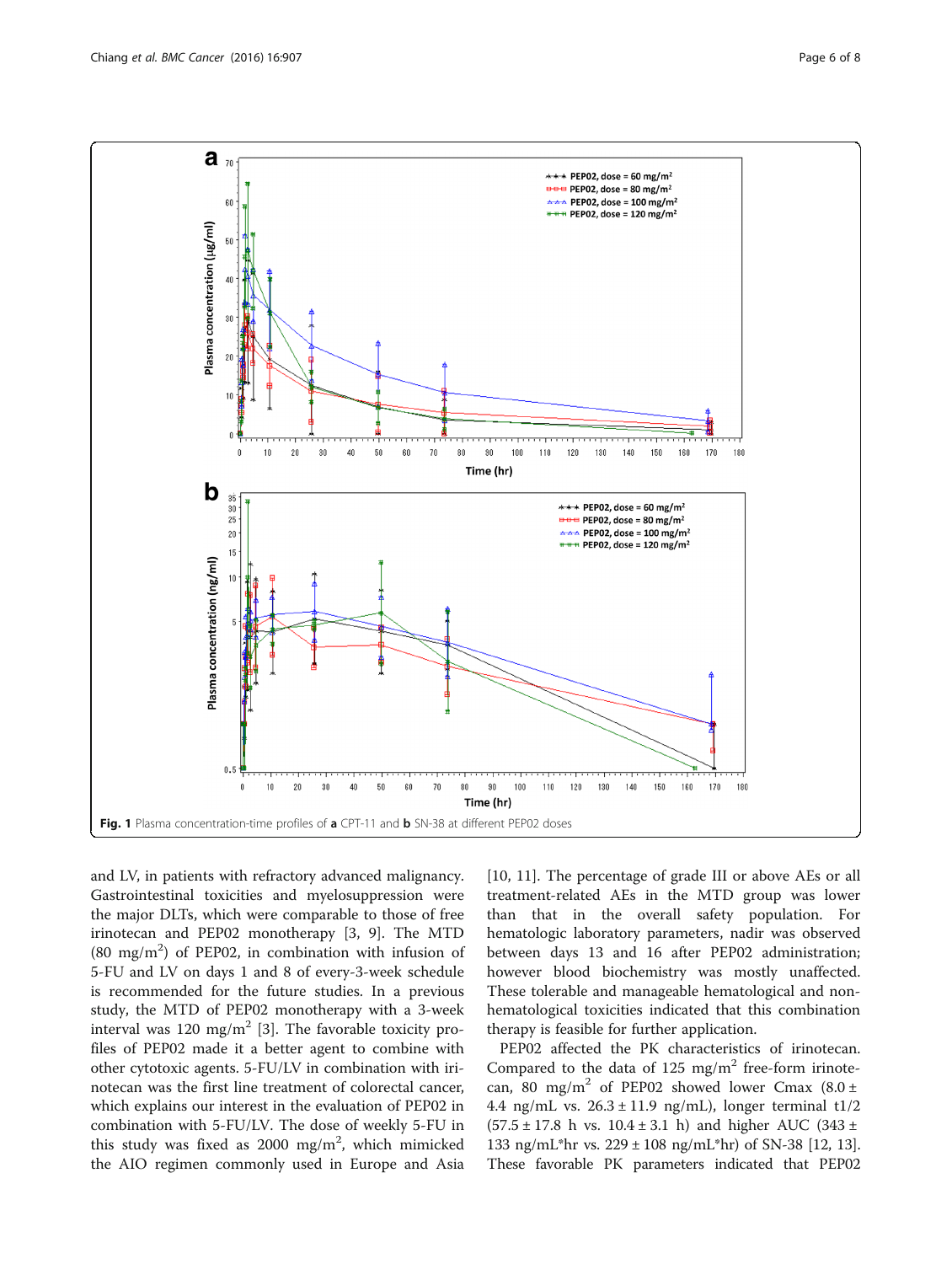could decrease the influx of SN-38 from the central compartment to the peripheral, leading to less treatmentrelated toxicities, even in combination with 5-FU/LV. The PK data showed the dose-dependent linear distribution of CPT-11 when study doses were increased from 60 to 120 mg/m<sup>2</sup>, but no statistically significant difference was observed in the mean values of pharmacokinetic parameters of CPT-11 and SN-38, including dose-normalized  $C_{\text{max}}$ , AUC parameters,  $t_{1/2}$ , CL, and  $V_{ss}$ , possibly owning to narrow dose increments, small sample size and high inter-individual variability.

The *UGT1A1* gene encoded a varied spectrum of active enzymes that are responsible for drug metabolism, including UGT. The UGT1A1\*28 allele is characterized by the presence of a 7th dinucleotide repeat in the TATA box of the promoter region, compared to the UGT1A1\*1 allele with 6 repeats. This increased number of repeats results in the reduction in the expression of UGT, leading to decreased SN-38 detoxification and prolonged exposure time of SN-38 in the intestines. Thus, patients with homozygous or heterozygous UGT1A1\*28 and treated with irinotecan commonly developed dose limiting neutropenia and late diarrhea [[14\]](#page-7-0). Similar to  $UGT1A1*28$  polymorphism, the  $UGT1A1*6$  allele also can decrease the activity of the enzyme in the heterozygous or homozygous genotype. It has been reported that patients with both UGT1A1\*28 and UGT1A1\*6 heterozygosity were at high risk to develop irinotecan-related toxicities [[15](#page-7-0), [16\]](#page-7-0). In our study, owning to the small sample size, a clear correlation cannot be obtained between polymorphism of UGT1A family genes and pharmacokinetic parameters or toxicity of PEP02. However, one subject with heterozygous mutation in both UGT1A1\*6 and UGT1A1\*28 had the highest dosenormalized AUC of SN-38 and experienced grade IV neutropenia and grade III diarrhea. To draw any firm conclusions, a PK/PD study according to polymorphism of UGT1A family genes should be performed [\[17](#page-7-0)].

With the limitation of being a very small sample size study of 15 efficacy evaluable population, two subjects had confirmed PR and nine subjects had SD as their best-ever responses during this study period. The tumor response rate and disease control rate were 13 and 73%, respectively. In a Phase I trial, clinical efficacy cannot be defined accurately because of heterogeneous tumor types and different dose levels. Of the evaluable patients, PR was noted in a heavily treated breast cancer patient and a gastric cancer patient, and four out of five patients with pancreatic cancer had SD, implying that this combination regimen is worthy of further investigation. Indeed, PEP02 either alone or in combination with 5-FU/LV was investigated in a phase II PEP0208 study [\[18\]](#page-7-0) and a phase III NAPOLI-1 study [[19](#page-7-0)] in metastatic pancreatic cancer patients who progressed after gemcitabine-containing regimen. The NAPOLI-1 study formed the basis for the regulatory approvals of PEP02 (Irinotecan liposome injection) by the Taiwan FDA and US FDA in October 2015.

## Conclusions

This is the first trial to apply PEP02 in combination with 5-FU and LV in patients with solid tumors, and major treatment-related DLTs were myelosuppression and diarrhea. PEP02 had a lower  $C_{\text{max}}$ , longer  $t_{1/2}$  and increased  $AUC_{0\rightarrow t}$  of SN-38 compared to irinotecan; similar results were observed in another study on PEP02 infusion alone. The dose of 80 mg/m<sup>2</sup> of PEP02 in combination with D1 and D8 infusion of 5-FU/LV with every-3-week schedule is recommended for future studies.

### Additional file

[Additional file 1: Table S1.](dx.doi.org/10.1186/s12885-016-2933-6) Tumor type, dose level, DLT, best response and single nucleotide polymorphisms of UGT1A1\* 28 and UGT1A1\* 6. (DOCX 18 kb)

#### Abbreviations

5-FU: 5-fluorouracil; AEs: Adverse events; ANC: Absolute neutrophil count; AUC<sub>0→∞</sub>: AUC through infinite time; AUC<sub>0→t</sub>: Plasma concentration-time curve from zero to time t; CL: Clearance; C<sub>max</sub>: Peak plasma concentration; CPT-11: Irinotecan hydrochloride; CT: Computed tomography; DLT: Doselimiting toxicity; ECOG: Eastern Cooperative Oncology Group; FDA: The Food and Drug Administration; LV: Leucovorin; MTD: Maximum tolerated dose; PG: Pharmacogenetics; PK: Pharmacokinetics; PR: Partial response; PS: Performance score; SD: Stable disease; SN-38G: SN-38 glucuronide; STD: Standard deviation;  $t_{1/2}$ : Elimination half-life; T<sub>max</sub>: Time at which C<sub>ma</sub> occurred; UGT1A: UDP-glucuronosyl transferase 1A isoforms; V<sub>ss</sub>: Volume of distribution at steady state

#### Acknowledgments

We thank the patients and their families who participated in this phase I study, and also thank the medical and nursing staff of the investigational sites for the care and support of the patients in this study.

#### Funding

This study was supported by PharmaEngine, Inc., Taipei, Taiwan.

#### Availability of data and materials

The study is an industry-sponsored study. The sponsor, PharmaEngine Inc, Taipei, Taiwan, prefers to keep the raw dataset in-house. However, all the information supporting the conclusions of this article is included within the text and tables of the article and summarized in Additional file 1: Table S1.

#### Authors' contributions

NJC and LTC wrote the manuscript. TYC, RKH, CHW and LTC enrolled the patients. NJC, YWW, CGY and LTC collected and analyzed data. YWW, CGY and LTC conceived of the study, participated in its design and coordination. All authors contributed to and approved the final version of the manuscript.

#### Competing interests

NJC, TYC, RKH, JYC, and CHW report no conflicts of interests. YWW and CGY are full-time employees of PharmaEngine. LTC has received an honorarium from PharmaEngine for an advisory board.

#### Consent for publication

Not applicable.

#### Ethics approval and consent to participate

The protocol and all recruiting materials and consent foam had been approved by the Joint Institutional Review Board (JIRB), covering all the participating hospitals in the study including Tri-Service General Hospital,